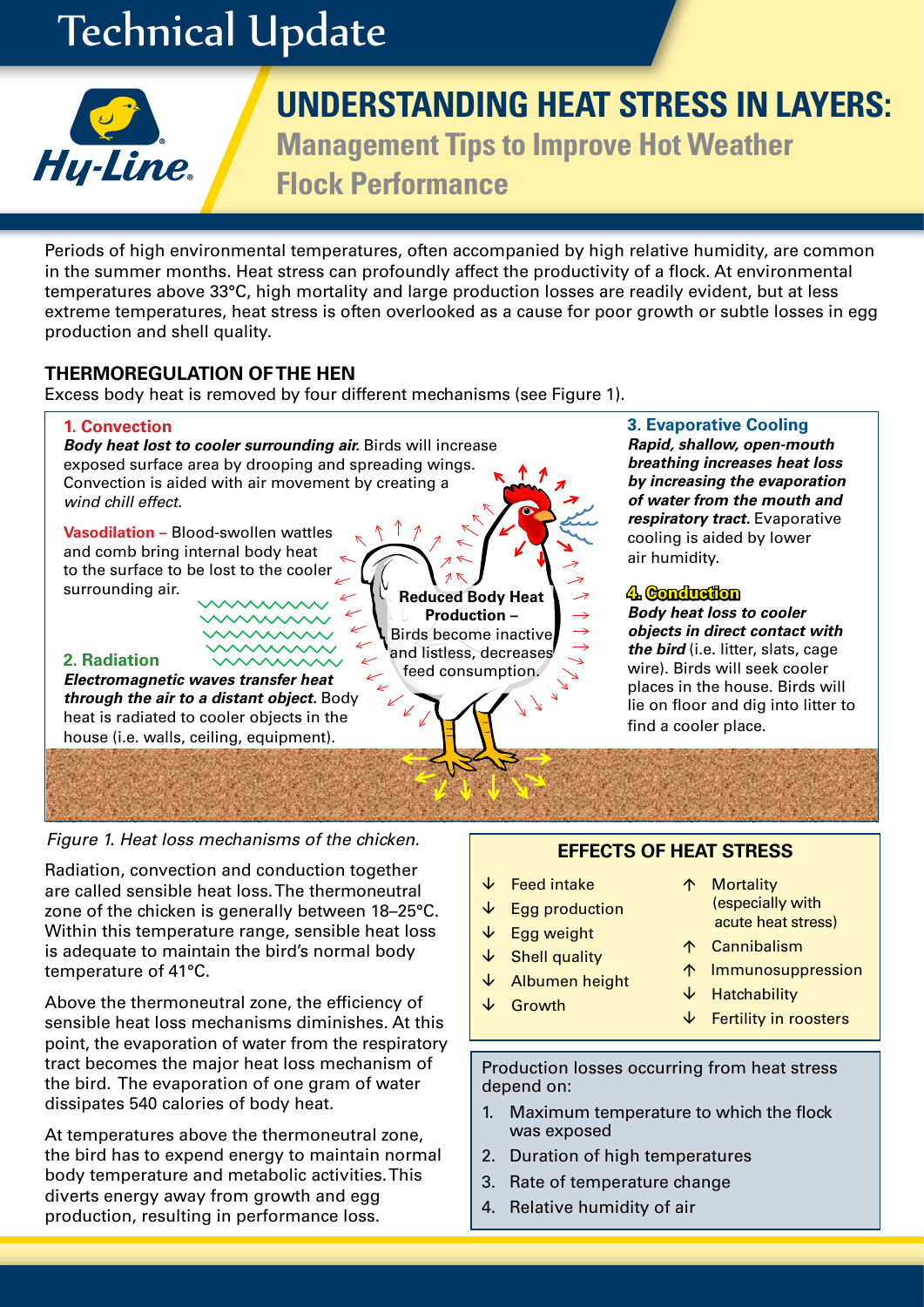At high environmental temperatures, birds begin to have rapid, shallow, open-mouth breathing, called the gular reflex, to increase the evaporation of water from the respiratory tract. When panting fails to maintain body temperature, the bird becomes listless, then comatose and may die.

Flocks not previously acclimated to high temperatures typically suffer the greatest loss in production and mortality. Young birds exposed to high environmental temperatures are more thermotolerant later in life, due to the production of heat shock proteins.

#### **RELATIONSHIP OF ENVIRONMENTAL TEMPERATURE AND RELATIVE HUMIDITY**

Heat stress is the combined effect of temperature and relative humidity of air on the bird. This is known as the effective temperature. Increasing air humidity at any temperature will increase bird discomfort and heat stress. Producers should carefully monitor temperature and humidity at their location. Generally, during the daytime, the temperature increases and relative humidity decreases. The best method of cooling during periods of lower humidity is evaporative cooling (fogger, mister or cool pad).

cool pad).<br>During the evening when temperature decreases and humidity typically increases, the added humidity provided by foggers may increase heat stress. When the humidity is high, increased air movement using fans alone will reduce heat stress in open houses. Air movement produces a wind chill effect, which is a perceived decrease in air temperature felt by the body due to the flow of air. A heat stress index table for commercial layers has been developed (Figure 2).

|                                                                                                                                                                                                  |                                                                                              | <b>TEMPERATURE AND HUMIDITY STRESS INDEX FOR COMMERCIAL LAYING HENS</b> |    |    |    |    |                 |    |    |    |    |    |    |    |    |    |    |    |    |    |    |        |
|--------------------------------------------------------------------------------------------------------------------------------------------------------------------------------------------------|----------------------------------------------------------------------------------------------|-------------------------------------------------------------------------|----|----|----|----|-----------------|----|----|----|----|----|----|----|----|----|----|----|----|----|----|--------|
| (HEAT STRESS INDEX = 0.6 X DRY BULB TEMPERATURE + 0.4 X WET BULB TEMPERATURE)<br><b>Relative Humidity (%)</b>                                                                                    |                                                                                              |                                                                         |    |    |    |    |                 |    |    |    |    |    |    |    |    |    |    |    |    |    |    |        |
|                                                                                                                                                                                                  |                                                                                              |                                                                         |    |    |    |    |                 |    |    |    |    |    |    |    |    |    |    |    |    |    |    |        |
|                                                                                                                                                                                                  | $\mathsf{P}$                                                                                 | $^{\circ}$ C                                                            | 5  | 10 | 15 | 20 | 25              | 30 | 35 | 40 | 45 | 50 | 55 | 60 | 65 | 70 | 75 | 80 | 85 | 90 |    | 95 100 |
|                                                                                                                                                                                                  | 68                                                                                           | 20                                                                      | 63 | 63 | 63 | 64 | 64              | 64 | 64 | 65 | 65 | 65 | 66 | 66 | 66 | 66 | 67 | 67 | 67 | 67 | 68 | 68     |
|                                                                                                                                                                                                  | 72                                                                                           | 22                                                                      | 64 | 65 | 65 | 66 | 66              | 66 | 67 | 67 | 67 | 68 | 68 | 69 | 69 | 69 | 70 | 70 | 70 | 71 | 71 | 72     |
|                                                                                                                                                                                                  | 75                                                                                           | 24                                                                      | 66 | 67 | 67 | 68 | 68              | 69 | 69 | 70 | 70 | 70 | 71 | 71 | 72 | 72 | 73 | 73 | 74 | 74 | 75 | 75     |
|                                                                                                                                                                                                  | 79                                                                                           | 26                                                                      | 68 | 69 | 69 | 70 | 70              | 71 | 71 | 72 | 73 | 73 | 74 | 74 | 75 | 75 | 76 | 77 | 77 | 78 | 78 | 79     |
| Temperature                                                                                                                                                                                      | 82                                                                                           | 28                                                                      | 70 | 70 | 71 | 72 | 72              | 73 | 74 | 74 | 75 | 76 | 76 | 77 | 78 | 78 | 79 | 80 | 80 | 81 | 82 | 82     |
|                                                                                                                                                                                                  | 86                                                                                           | 30                                                                      | 71 | 72 | 73 | 74 | 74              | 75 | 76 | 77 | 78 | 78 | 79 | 80 | 81 | 81 | 82 | 83 | 84 | 84 | 85 | 86     |
|                                                                                                                                                                                                  | 90                                                                                           | 32                                                                      | 73 | 74 | 75 | 76 | 77              | 77 | 78 | 79 | 80 | 81 | 82 | 83 | 84 | 84 | 85 | 86 | 87 | 88 | 89 | 90     |
|                                                                                                                                                                                                  | 93                                                                                           | 34                                                                      | 75 | 76 | 77 | 78 | 79              | 80 | 81 | 82 | 83 | 84 | 84 | 85 | 86 | 87 | 88 | 89 | 90 | 91 | 92 | 93     |
|                                                                                                                                                                                                  | 97                                                                                           | 36                                                                      | 77 | 78 | 79 | 80 | 81              | 82 | 83 | 84 | 85 | 86 | 87 | 88 | 89 | 90 | 91 | 93 | 94 | 95 | 96 | 97     |
|                                                                                                                                                                                                  | 100                                                                                          | 38                                                                      | 78 | 79 | 81 | 82 | 83 <sup>1</sup> | 84 | 85 | 86 | 88 | 89 | 90 | 91 | 92 | 93 | 95 | 96 | 97 | 98 | 99 | 100    |
| Bird Comfort Zone (heat index < 70): No action needed; a good time to prepare for future<br>hot weather.                                                                                         |                                                                                              |                                                                         |    |    |    |    |                 |    |    |    |    |    |    |    |    |    |    |    |    |    |    |        |
|                                                                                                                                                                                                  | Alert (heat index 70–75): Begin taking heat stress reduction measures in the flock; increase |                                                                         |    |    |    |    |                 |    |    |    |    |    |    |    |    |    |    |    |    |    |    |        |
| ventilation rate; increase fan speed and use foggers (run foggers based on relative                                                                                                              |                                                                                              |                                                                         |    |    |    |    |                 |    |    |    |    |    |    |    |    |    |    |    |    |    |    |        |
| humidity). Monitor bird behavior for signs of heat stress; ensure drinker and ventilation<br>systems are functioning properly.                                                                   |                                                                                              |                                                                         |    |    |    |    |                 |    |    |    |    |    |    |    |    |    |    |    |    |    |    |        |
| Danger (heat index 76-81): Heat stress conditions exist; take immediate measures to reduce<br>heat stress in the flock. Increase ventilation rate in closed houses and use evaporative           |                                                                                              |                                                                         |    |    |    |    |                 |    |    |    |    |    |    |    |    |    |    |    |    |    |    |        |
| cooling based on relative humidity; in open houses run stir fans and misters. Adjust nutrient                                                                                                    |                                                                                              |                                                                         |    |    |    |    |                 |    |    |    |    |    |    |    |    |    |    |    |    |    |    |        |
| density of bird's diet to match any reduction in feed consumption. Move air over the birds at<br>a minimum velocity of 1.8-2.0 meters/second. Periodically flush water lines with cooler water.  |                                                                                              |                                                                         |    |    |    |    |                 |    |    |    |    |    |    |    |    |    |    |    |    |    |    |        |
| Closely monitor flock behavior. Maximize nighttime cooling.                                                                                                                                      |                                                                                              |                                                                         |    |    |    |    |                 |    |    |    |    |    |    |    |    |    |    |    |    |    |    |        |
| <b>Emergency (heat index &gt; 81):</b> Extreme heat stress conditions exist; avoid handling birds<br>for transfer or vaccination. Do not feed during the hottest part of the day. Decrease light |                                                                                              |                                                                         |    |    |    |    |                 |    |    |    |    |    |    |    |    |    |    |    |    |    |    |        |
| intensity to reduce bird activity and body heat production.                                                                                                                                      |                                                                                              |                                                                         |    |    |    |    |                 |    |    |    |    |    |    |    |    |    |    |    |    |    |    |        |
|                                                                                                                                                                                                  |                                                                                              |                                                                         |    |    |    |    |                 |    |    |    |    |    |    |    |    |    |    |    |    |    |    |        |

*Figure 2. Adapted from Temperature and Humidity Stress Index for Laying Hens. Xin, Hongwei and Harmon, Jay D., "Livestock Industry Facilities and Environment: Heat Stress Indices for Livestock" (1998) Agriculture and Environment Extension Publications. Book 163, Iowa State University.*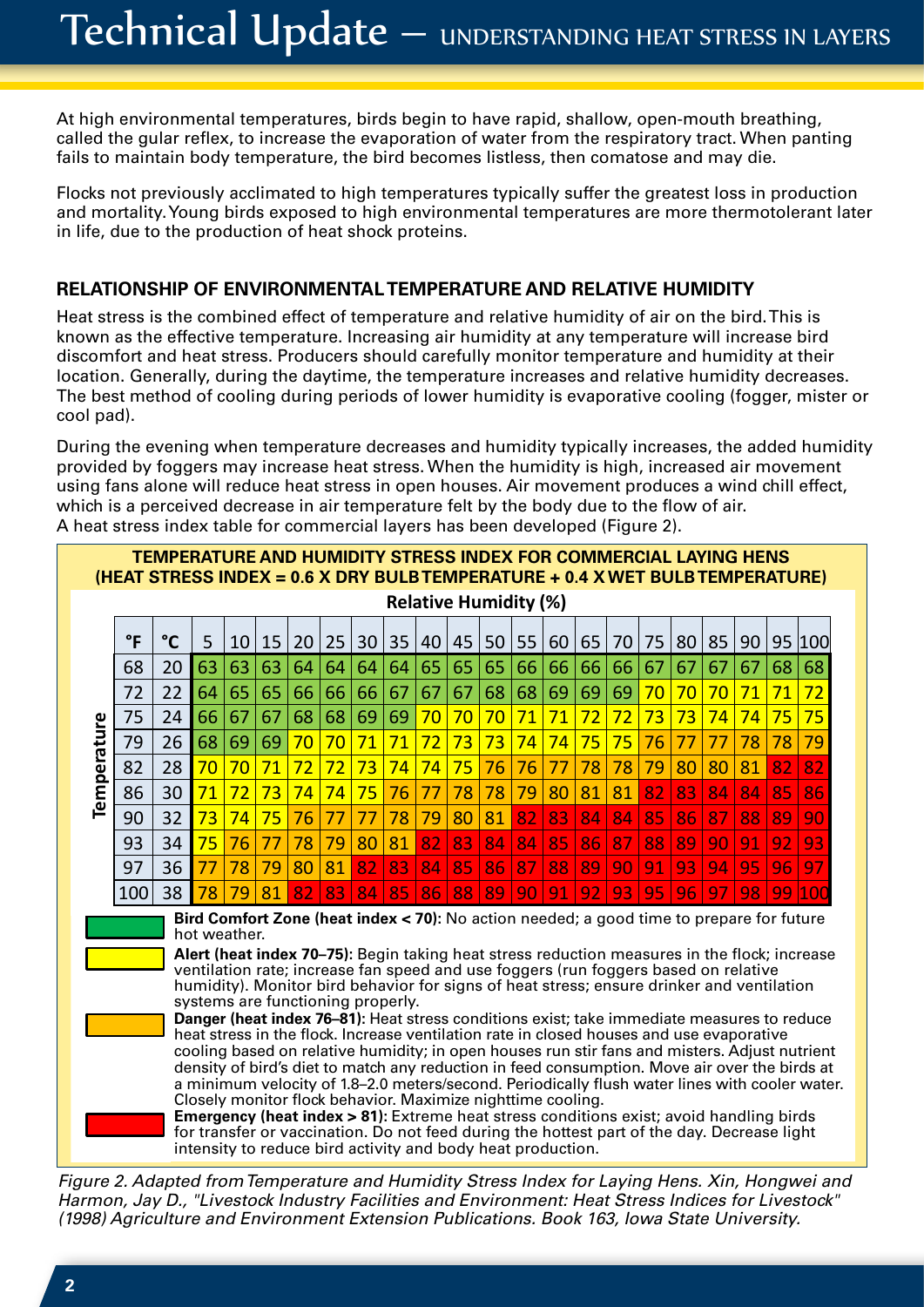#### **THE EFFECT OF HEAT STRESS ON EGG SHELL QUALITY**

Heat-stressed laying flocks often lay eggs with thinner, weaker eggshells because of an acid/base disturbance occurring in the blood as a result of panting (hyperventilation, gular reflex). As birds hyperventilate to lose body heat, there is excessive loss of CO $_{\textrm{\tiny{2}}}$  gas from their lungs and blood. Lower CO $_{\rm 2}$  in blood causes blood pH to elevate or become more alkaline. This condition is called respiratory alkalosis. The higher blood pH reduces the activity of the enzyme carbonic anhydrase, resulting in reduced calcium and carbonate ions transferred from blood to the shell gland (uterus). Increasing the amount of calcium in the diet will not correct this problem. Another contributing factor to thin eggshells is reduced intake of calcium as feed consumption drops, and an increased loss of phosphorus.



*Figure 3. Demonstration of acid/base balance disruption caused by heat stress.*

#### **RESTORING THE ACID/BASE BALANCE**

Potassium chloride, ammonium chloride or sodium bicarbonate (2–3 kg / MT of feed) can replace electrolytes lost during heat stress and encourage consumption of water. These treatments have shown beneficial in reducing mortality in acutely heat-stressed flocks.

#### **DRINKER SYSTEM MANAGEMENT OF THE HEAT-STRESSED FLOCK**

During periods of high environmental temperature, the flock has a high demand for drinking water. The water-to-feed consumption ratio is normally 2:1 at 21°C, but increases to 8:1 at 38°C.

- Drinking water must be available to heat-stressed flocks in the amount they require.
- Ensure that drinkers have sufficient water flow (> 70 ml/minute/nipple drinker).
- Ensure that sufficient drinker space is being provided and drinkers are functioning properly.
- For floor-reared flocks, providing additional drinkers can help accommodate the increased water consumption.
- Cooler water will help reduce the birds' core temperature and thus reduce the impact of heat stress.
- Cooling drinking water by flushing water lines during the afternoon has been shown to increase feed consumption and sustain egg production in heat-stressed layers.
- Plastic water lines rapidly equilibrate with the environmental temperature, making it difficult to cool water temperature below the air temperature, particularly at the end of long water lines.
- Keeping water below 25°C will help maintain higher water intakes and therefore encourage higher feed intake. Water temperature above 30°C will negatively impact water intake and have further negative impact on feed intake.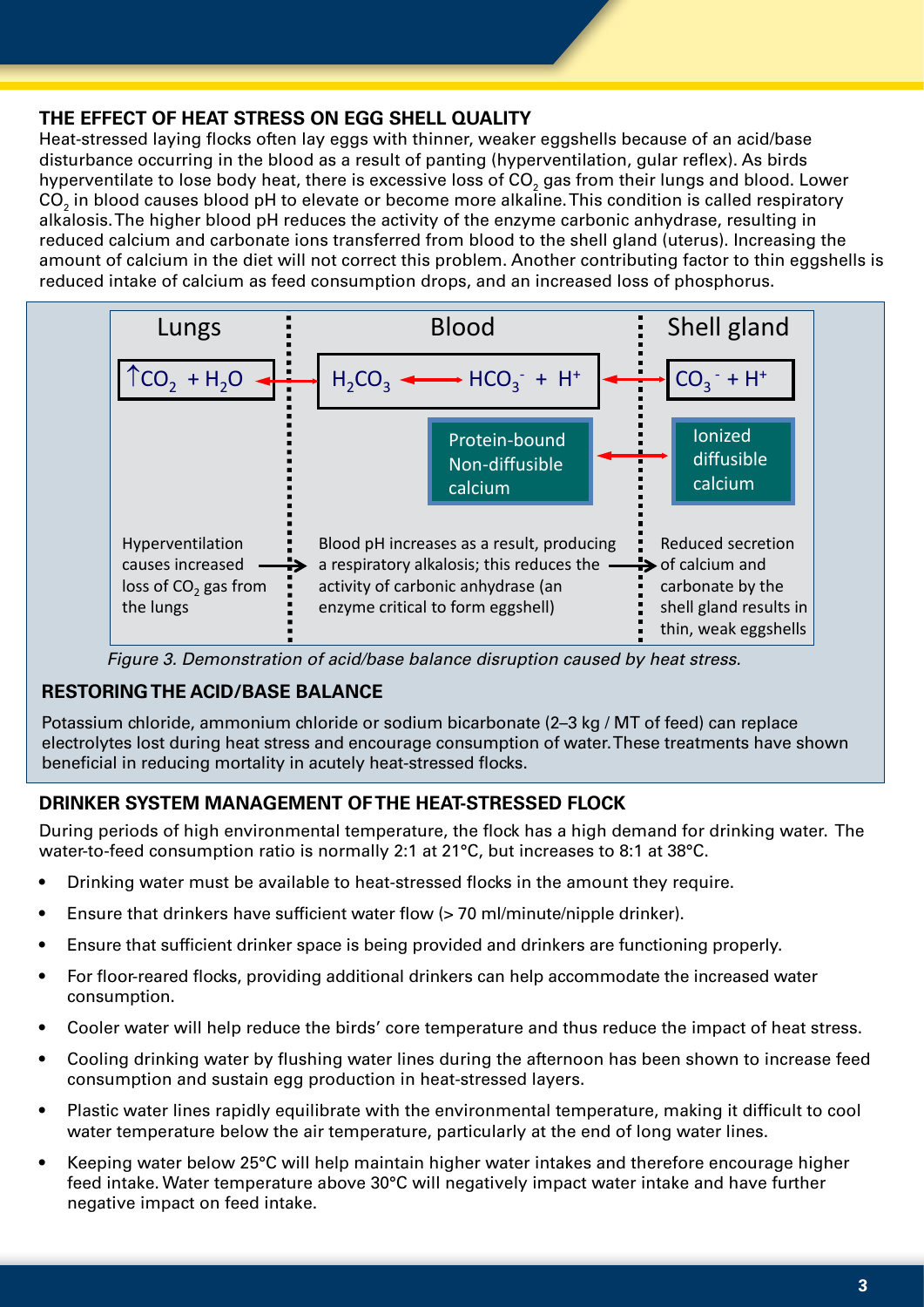- Use vitamin and electrolyte supplements in the drinking water to replenish the loss of sodium, chloride, potassium and bicarbonate in the urine. Electrolyte supplements are best used in anticipation of a rapid rise in environmental temperature.
- Drinking water from overhead water tanks can become hot if exposed to direct sunlight. These water tanks should be a light color, insulated and covered to avoid direct sunlight. Water tanks are ideally placed inside the house or underground (see Figure 12).

#### **MANAGEMENT OF THE HEAT-STRESSED FLOCK**

- Do not disturb the birds during the hottest time of the day (afternoon and early evening). Adjust work schedules and lighting programs so that routine work is done early in the morning or at night.
- Management practices that require bird handling, such as beak trimming, transfer and vaccinations (by eyedrop, wingweb or injection), should be done in the early morning hours.
- Use foggers and misters to increase the evaporative cooling during the day. Run the foggers for 2 minutes every 10 minutes. Fogger run times can be adjusted based on house temperature and humidity.
- Fogging the inlet air in negative pressure ventilation systems has a good cooling effect.
- Using roof sprinklers during times of extremely high temperature can remove heat from the roof and cool the inside of the house.
- Do not run the feeders during the hottest time of the day.
- Adjust fan thermostats so all fans run continuously during the night and early morning hours. The goal is to maximize nighttime cooling in the house to prolong the period of moderate temperatures the next morning.
- Increase the movement of air in open houses with stir fans. Ensure a minimum velocity of 1.8–2.0 meters/ second in the bird areas.
- Caged birds are more susceptible to heat stress because they are unable to seek a cooler place and there is less opportunity for conductive heat loss in cages. The temperature within a cage can be much higher than the measured air temperature

in the walkway. Increased air velocity within the cages increases the convective heat loss and removes trapped air between birds.

- Do not overstock cages; overcrowded cages allow less air flow between birds, reducing the effectiveness of ventilation and increasing the heat load in the house.
- Transport birds early in the morning or at night. Place fewer birds per transport crate and have empty crates on the truck

to allow space for ventilation around the birds during the move.



*Figure 4. Stir fans and foggers increase air velocity within the house and create a cooling effect.*



*Figure 5. Placement of stir fans and foggers in open houses.*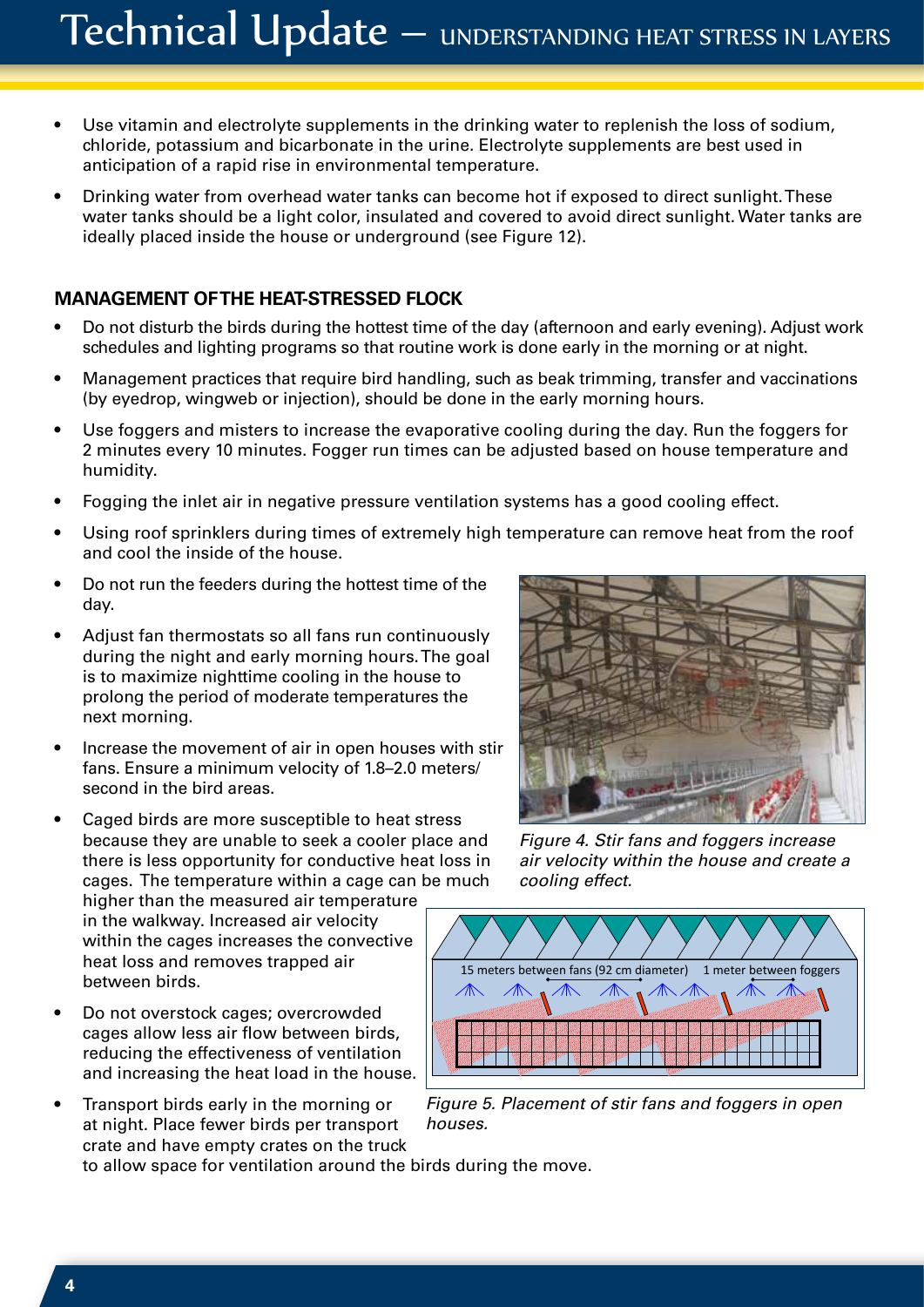| <b>AMBIENT</b><br><b>TEMP.</b><br>$(^{\circ}C)$ |        | Air Movement (m <sup>3</sup> /hour per 1000 birds) |         |            |         |            |             |            |        |            |             |            |  |  |  |
|-------------------------------------------------|--------|----------------------------------------------------|---------|------------|---------|------------|-------------|------------|--------|------------|-------------|------------|--|--|--|
|                                                 |        | week                                               | 3 weeks |            | 6 weeks |            |             | 12 weeks   |        | 18 weeks   | 19+ weeks   |            |  |  |  |
|                                                 | $W-36$ | <b>HLB</b>                                         | $W-36$  | <b>HLB</b> | $W-36$  | <b>HLB</b> | <b>W-36</b> | <b>HLB</b> | $W-36$ | <b>HLB</b> | <b>W-36</b> | <b>HLB</b> |  |  |  |
| 32                                              | 340    | 360                                                | 510     | 540        | 1020    | 1250       | 2550        | 3000       | 5950   | 7140       | 4650-9350   | 9340-12000 |  |  |  |
| 21                                              | 170    | 180                                                | 255     | 270        | 510     | 630        | 1275        | 1500       | 2550   | 3050       | 4250-5100   | 5100-6800  |  |  |  |
| 10 <sup>°</sup>                                 | 120    | 130                                                | 170     | 180        | 340     | 420        | 680         | 800        | 1870   | 2240       | 2550-3400   | 3060-4250  |  |  |  |

*Figure 6. Recommended ventilation rates for commercial layers (W-36 and Hy-Line Brown). For more information, see Hy-Line International Management Guides. Acknowledgment: Dr. Hongwei Xin, Professor, Department of Agriculture and Biosystems Engineering and Department of Animal Science, Iowa State University, Ames, Iowa, USA.*

#### **LIGHTING PROGRAMS FOR HEAT-STRESSED FLOCKS**

- Adjust the lighting program to provide more morning light hours (and fewer afternoon light hours) to encourage feed consumption during the cooler period of the day.
- Use a midnight feeding of 1–2 hours to provide an additional feeding during the cool of the night to encourage feed intake during hot weather. (For more information on midnight feeding, see Hy-Line International Management Guides.)
- In extreme heat stress, lower the intensity of light during the hottest time of the day to reduce bird activity.
- Intermittent lighting programs have also been used successfully in heat stress conditions to encourage feed intake.

#### **NUTRITIONAL MANAGEMENT OF THE HEAT-STRESSED FLOCK**

Closely monitor the feed consumption of the flock during hot weather. It is important to rebalance the diet for other critical nutrients, particularly amino acids, calcium, sodium and phosphorous according to the birds' productivity demand (i.e. stage of production) and the observed feed intake. Insufficient amino acid intake is the primary reason for productivity loss during hot weather.

Several strategies may be employed to help to manage elevated temperatures and maintain higher levels of feed intake.

- Avoid feeding times during hot periods of the day and encourage as much consumption as possible in the early morning or evening.
- Normally a maximum 1 hour for feeder clean-out time is recommended, but this can be extended to 3 hours when the temperature exceeds 36°C.
- Consider adding a 1- to 2-hour midnight feeding.
- Alter feed particle size, either by increasing it or by feeding a crumble diet. With crumble diets in laying flocks, a supplementary source or presentation of large particle limestone is recommended.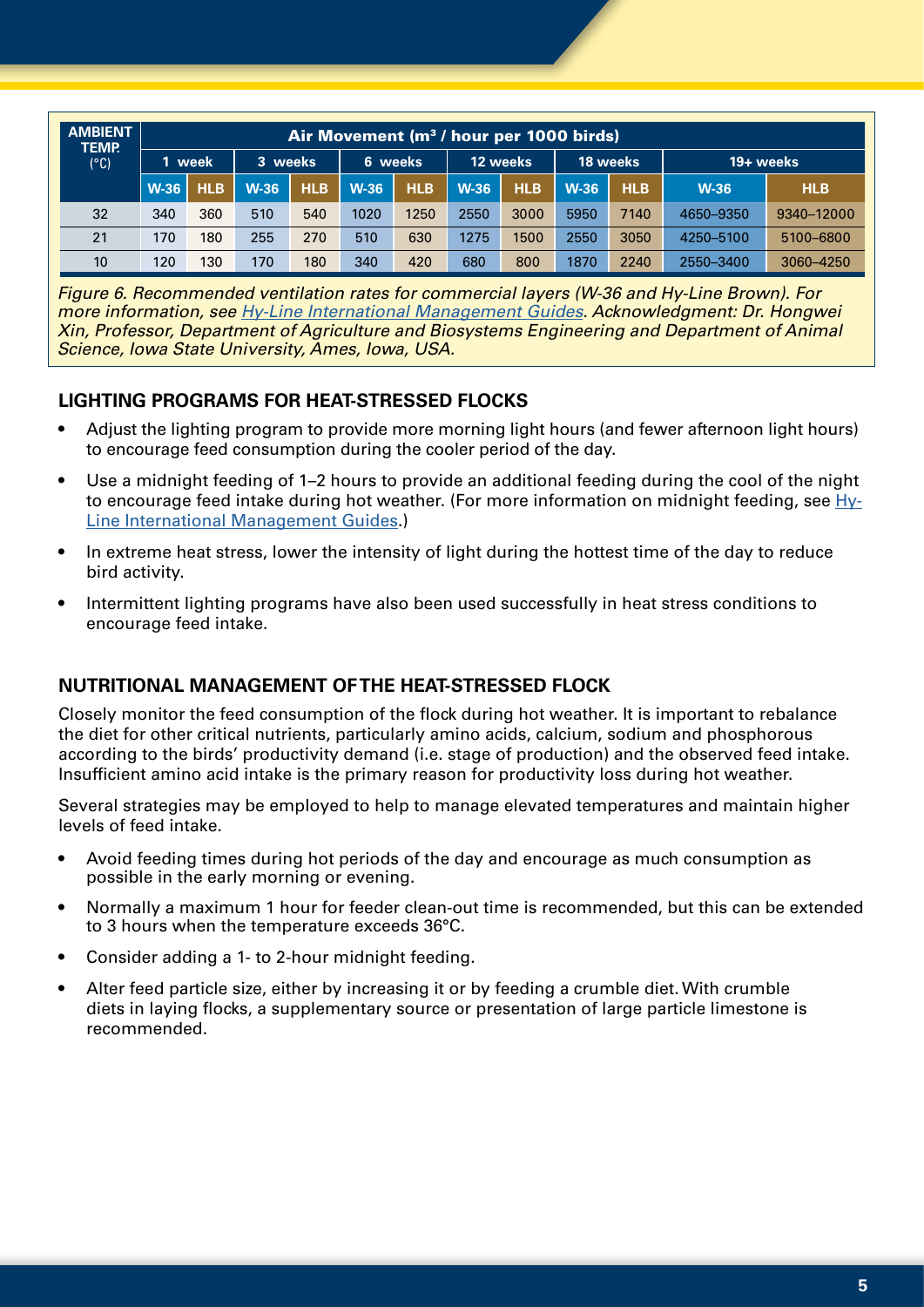When formulating the diet for hot weather conditions, there are several things to consider:

- Formulate diets using highly digestible materials, particularly protein sources. Metabolism of excess protein is particularly heat-loading on the bird and exacerbates the ionic misbalance. Formulate to digestible amino acid targets and do not apply a high crude protein minimum in the formula. Synthetic amino acids can reduce crude protein in the diet without limiting amino acid levels.
- Increasing the proportion of energy contribution from highly digestible lipid, rather than starches or proteins, will reduce the body heat production resulting from digestion. This is known as heat increment and is lowest with the digestion of dietary fat.
- The phosphorous requirement increases during heat stress due to increased urinary excretion. Increases of up to 5% should be appropriate under heat stress conditions.
- The ratio of chloride to sodium in the diet should be between 1:1 and 1.1:1 in hot weather conditions, with a target dietary electrolyte balance (molar equivalence of Na+ + K+ – Cl-) of about 250 mEq/kg. Due to elevated electrolyte loss in hot weather, higher sodium levels may be required (0.02–0.03% more than in non-heat stress conditions). Care should also be given that water is not providing a significant level of chloride to the birds.
- Due to the reduced feed intake, vitamin and trace mineral intake is also reduced. Many of these micro nutrients, particularly B vitamins and antioxidants, may be beneficial to the bird in heat stress conditions. Vitamin C at 200-300 mg/kg of diet can be added to the diet to improve performance.
- Organic zinc may improve shell quality by assisting the activity of the carbonic anhydrase enzyme, as zinc is a key mineral element of this critical enzyme.
- Organic copper may also be helpful, by reducing the negative antagonism between inorganic copper and zinc sources during digestion.
- Do not use nicarbazin (anticoccidial drug) during hot weather, as it can increase heat stressinduced mortality.

#### **VACCINATION CONSIDERATIONS DURING HEAT STRESS**

- Adjust the amount of medications and volumes of water used for water vaccination to reflect the increased water consumption of the flock during hot weather.
- Water vaccinations during hot weather should ideally be administered within one hour.
- Use caution when spray vaccinating during hot weather. Newcastle and bronchitis vaccine reactions can occur in birds hyperventilating because of heat stress.
- Use caution when water vaccinating a flock during hot weather. Do not withhold drinking water from the flocks during hot weather. It is best to water vaccinate flocks just after the lights come on in the morning.
- Postpone vaccinations during periods of heat stress whenever possible. Heat-stressed birds have decreased immune function and may not respond as well to vaccination.
- Live vaccines are subject to accelerated deterioration when exposed to high heat. Maintain the refrigeration of live vaccines until the vaccines are administered. Bronchitis and AE vaccines are particularly heat-sensitive and titers can be lost rapidly.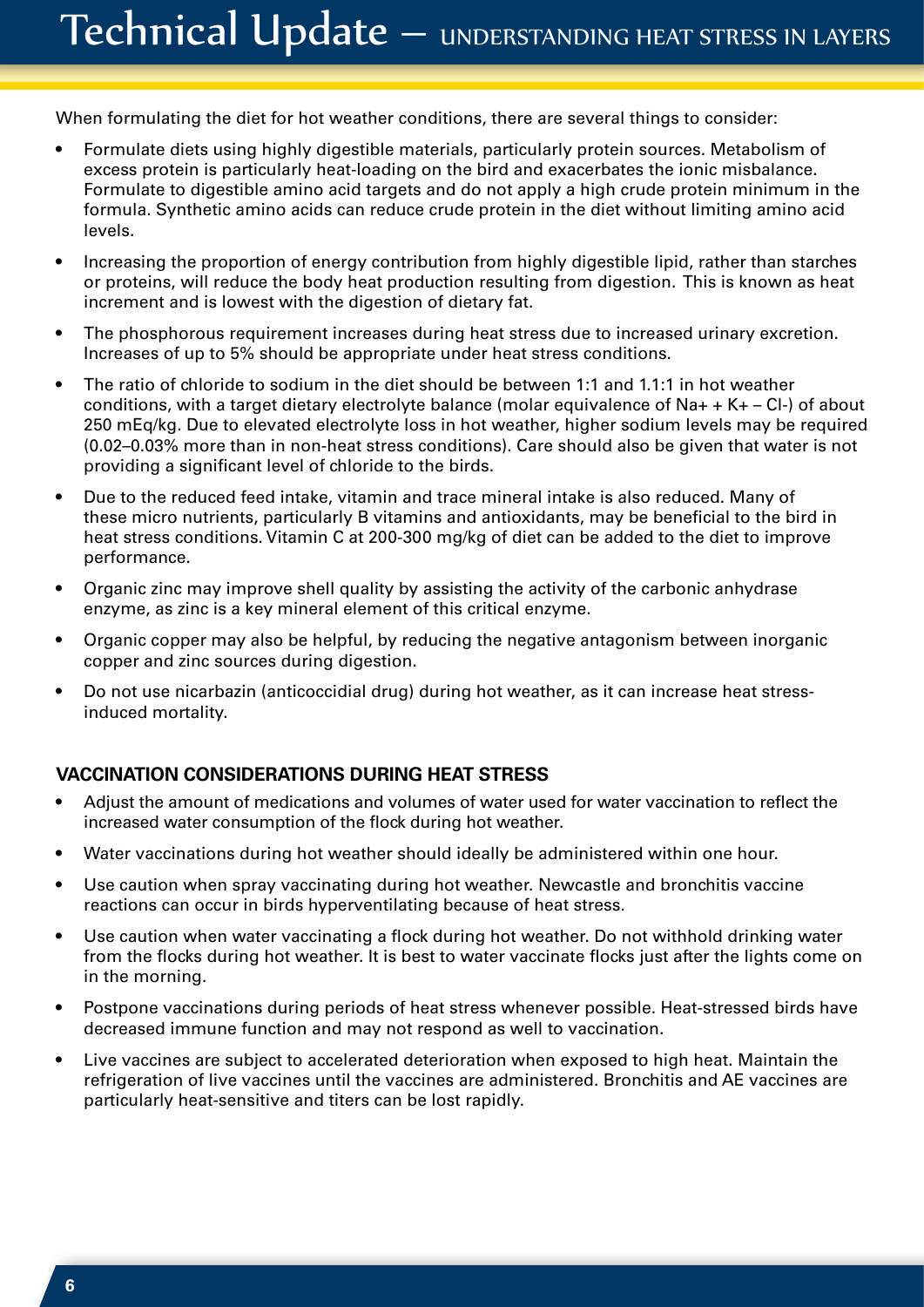

*Figure 7. Open house design for reducing heat stress.* 

#### **HOUSING CONSIDERATIONS DURING HEAT STRESS**

The ventilation system should be checked to insure efficient operation prior to the arrival of the hot season.

- Clean and ensure function of fan louvers. Fan belts should be tightened or changed to avoid slipping or breaking during periods of high temperature. Air inlets must be adequate to supply the airflow needed to ventilate the house during warm weather. Inadequate inlet space will throttle down the fans and decrease airflow. Inlets should be kept clean and free of anything that might restrict the flow of incoming air. Use baffle boards to direct incoming air onto the birds.
- Thermostats should be checked for accuracy. An auxiliary power system must be in place in case of a power outage during hot weather.
- Check house static pressure settings in negative and positive pressure ventilation systems to ensure adequate and uniform airflow (12.5–30 Pa or 0.05–0.12 in. water).
- In houses equipped with evaporative cooling systems, the pads should be cleaned or replaced when they become clogged. Water flow over the pads should be uniform with no dry areas. Air will flow preferentially through dry areas since there is less resistance.
- Check the water filters and change if necessary. A clogged water filter restricts the flow of fresh drinking water into the house.



*Figure 8. Use of thatching material (paddy straw, corn stalks, sugarcane tops) to reduce solar heating of the roof.*



*Figure 9. Porous window shades block direct sunlight from entering the house, but allow air to pass through.*

• Clean spider webs and dust from window screens frequently to improve ventilation inside the house.